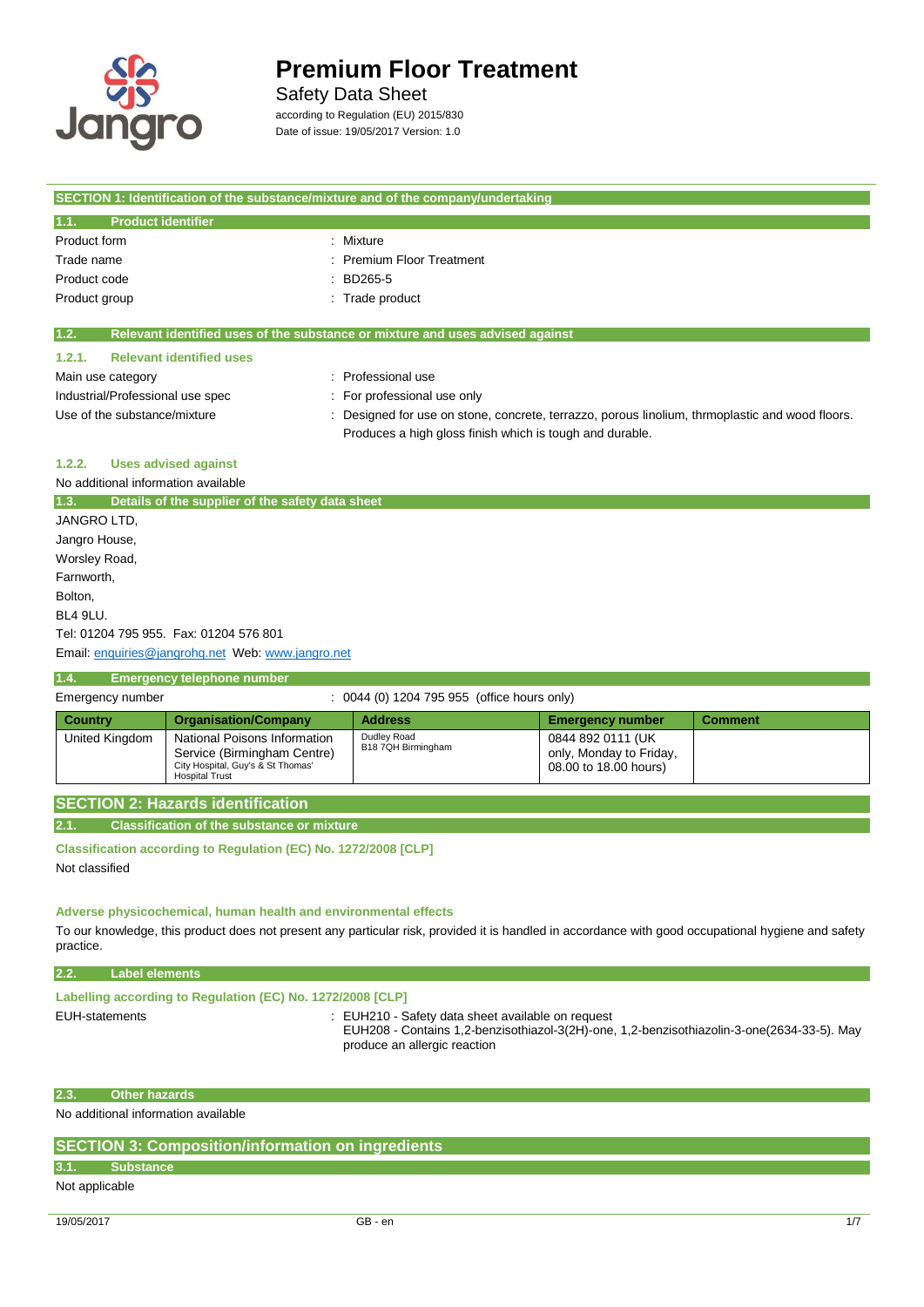Safety Data Sheet

according to Regulation (EU) 2015/830

| 3.2.<br><b>Mixture</b>                                                                         |                                                                                                      |               |                                                                                     |
|------------------------------------------------------------------------------------------------|------------------------------------------------------------------------------------------------------|---------------|-------------------------------------------------------------------------------------|
| <b>Name</b>                                                                                    | <b>Product identifier</b>                                                                            | $\frac{9}{6}$ | <b>Classification according to</b><br><b>Regulation (EC) No.</b><br>1272/2008 [CLP] |
| POLYTHENE WAX EMULSION                                                                         |                                                                                                      | $3 - 5$       | Eye Irrit. 2, H319                                                                  |
| 3-butoxypropan-2-ol, propylene glycol monobutyl ether                                          | (CAS No) 5131-66-8<br>(EC no) 225-878-4<br>(EC index no) 603-052-00-8<br>(REACH-no) 01-2119475527-28 | $3 - 5$       | Eye Irrit. 2, H319                                                                  |
| (2-methoxymethylethoxy)propanol [DPGME]<br>substance with a Community workplace exposure limit | (CAS No) 34590-94-8<br>(EC no) 252-104-2                                                             | $1 - 3$       | Not classified                                                                      |
| POLYPROPYLENE WAX EMULSION                                                                     |                                                                                                      | $1 - 3$       | Eye Irrit. 2, H319                                                                  |
| Tris-(2-butoxyethyl) phosphate                                                                 | (CAS No) 78-51-3<br>(EC no) 201-122-9<br>(REACH-no) 01-2119485835-23                                 | $1 - 3$       | Aquatic Chronic 3, H412                                                             |

Full text of H-statements: see section 16

| <b>SECTION 4: First aid measures</b>                                |                                                                                                                                                              |
|---------------------------------------------------------------------|--------------------------------------------------------------------------------------------------------------------------------------------------------------|
| <b>Description of first aid measures</b><br>4.1.                    |                                                                                                                                                              |
| First aid measures general                                          | If you feel unwell, seek medical advice (show the label where possible)                                                                                      |
| First-aid measures after inhalation                                 | Remove person to fresh air and keep comfortable for breathing.                                                                                               |
| First-aid measures after skin contact                               | Wash skin with plenty of water.                                                                                                                              |
| First-aid measures after eye contact                                | Rinse eyes with water as a precaution.                                                                                                                       |
| First aid advice Ingestion                                          | Do not give anything by mouth to an unconscious person. Wash mouth out with water, then<br>drink pleanty of water. Do NOT induce vomiting.                   |
| 4.2.<br>Most important symptoms and effects, both acute and delayed |                                                                                                                                                              |
| No additional information available                                 |                                                                                                                                                              |
| 4.3.                                                                | Indication of any immediate medical attention and special treatment needed                                                                                   |
| Treat symptomatically.                                              |                                                                                                                                                              |
| <b>SECTION 5: Firefighting measures</b>                             |                                                                                                                                                              |
| <b>Extinguishing media</b><br>5.1.                                  |                                                                                                                                                              |
| Suitable extinguishing media                                        | : The product is not flammable. Use extinguishing agent suitable for surrounding fire. Foam.                                                                 |
|                                                                     | Water spray. Dry powder. Carbon dioxide.                                                                                                                     |
| 5.2.<br>Special hazards arising from the substance or mixture       |                                                                                                                                                              |
| Hazardous decomposition products in case of                         | : Toxic fumes may be released.                                                                                                                               |
| fire                                                                |                                                                                                                                                              |
| 5.3.<br><b>Advice for firefighters</b>                              |                                                                                                                                                              |
| Protection during firefighting                                      | Do not attempt to take action without suitable protective equipment. Self-contained breathing                                                                |
|                                                                     | apparatus. Complete protective clothing.                                                                                                                     |
| <b>SECTION 6: Accidental release measures</b>                       |                                                                                                                                                              |
| 6.1.                                                                | Personal precautions, protective equipment and emergency procedures                                                                                          |
| 6.1.1.<br>For non-emergency personnel                               |                                                                                                                                                              |
| <b>Emergency procedures</b>                                         | : Ventilate spillage area.                                                                                                                                   |
|                                                                     |                                                                                                                                                              |
| 6.1.2.<br>For emergency responders                                  |                                                                                                                                                              |
| Protective equipment                                                | Do not attempt to take action without suitable protective equipment. For further information<br>refer to section 8: "Exposure controls/personal protection". |
| 6.2.<br><b>Environmental precautions</b>                            |                                                                                                                                                              |
| Avoid release to the environment.                                   |                                                                                                                                                              |
| Methods and material for containment and cleaning up<br>6.3         |                                                                                                                                                              |
| Methods for cleaning up                                             | : Take up liquid spill into absorbent material.                                                                                                              |

Other information **contrary to the contrary of the contrary of materials** or solid residues at an authorized site. **6.4. Reference to other sections** For further information refer to section 13.

19/05/2017 GB - en 2/7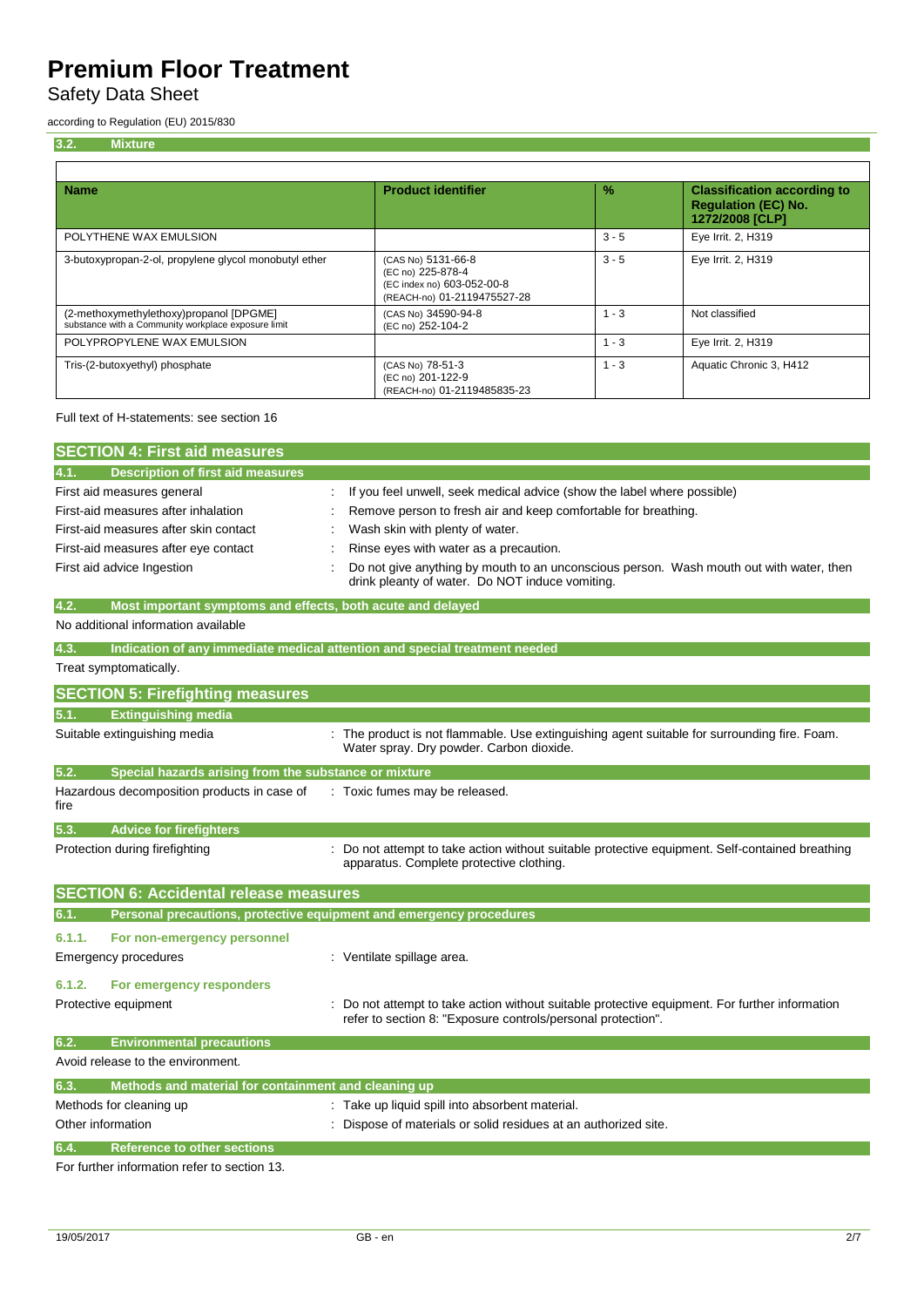# Safety Data Sheet

according to Regulation (EU) 2015/830

| <b>SECTION 7: Handling and storage</b>                               |                                                                                                        |
|----------------------------------------------------------------------|--------------------------------------------------------------------------------------------------------|
| <b>Precautions for safe handling</b><br>7.1.                         |                                                                                                        |
| Precautions for safe handling                                        | : Ensure good ventilation of the work station. Wear personal protective equipment.                     |
| Hygiene measures                                                     | : Do not eat, drink or smoke when using this product. Always wash hands after handling the<br>product. |
| Conditions for safe storage, including any incompatibilities<br>7.2. |                                                                                                        |
| Storage conditions                                                   | : Store in a well-ventilated place. Keep cool.                                                         |
| Specific end use(s)<br>7.3.                                          |                                                                                                        |
| No additional information available                                  |                                                                                                        |
| <b>SECTION 8: Exposure controls/personal protection</b>              |                                                                                                        |

## **8.1. Control parameters**

| 3-butoxypropan-2-ol, propylene glycol monobutyl ether (5131-66-8) |                                |                                                                                                                                                                   |  |
|-------------------------------------------------------------------|--------------------------------|-------------------------------------------------------------------------------------------------------------------------------------------------------------------|--|
| EU                                                                | IOELV TWA (ppm)                | 10 ppm                                                                                                                                                            |  |
| (2-methoxymethylethoxy)propanol [DPGME] (34590-94-8)              |                                |                                                                                                                                                                   |  |
| EU                                                                | Local name                     | (2-Methoxymethylethoxy)-propanol                                                                                                                                  |  |
| EU                                                                | IOELV TWA (mg/m <sup>3</sup> ) | $308$ mg/m <sup>3</sup>                                                                                                                                           |  |
| EU                                                                | IOELV TWA (ppm)                | 50 ppm                                                                                                                                                            |  |
| EU                                                                | <b>Notes</b>                   | <b>Skin</b>                                                                                                                                                       |  |
| United Kingdom                                                    | Local name                     | (2-methoxymethylethoxy) propanol                                                                                                                                  |  |
| United Kingdom                                                    | WEL TWA (mg/m <sup>3</sup> )   | $308$ mg/m <sup>3</sup>                                                                                                                                           |  |
| United Kingdom                                                    | WEL TWA (ppm)                  | 50 ppm                                                                                                                                                            |  |
| United Kingdom                                                    | Remark (WEL)                   | Sk (Can be absorbed through the skin. The assigned<br>substances are those for which there are concerns<br>that dermal absorption will lead to systemic toxicity) |  |

## **8.2. Exposure controls**

# **Appropriate engineering controls:**

Ensure good ventilation of the work station.

# **Hand protection:**

Protective gloves

## **Eye protection:**

Safety glasses

## **Skin and body protection:**

Wear suitable protective clothing

## **Respiratory protection:**

In case of insufficient ventilation, wear suitable respiratory equipment

## **Environmental exposure controls:**

Avoid release to the environment.

| <b>SECTION 9: Physical and chemical properties</b>            |                     |  |
|---------------------------------------------------------------|---------------------|--|
| 9.1.<br>Information on basic physical and chemical properties |                     |  |
| Physical state                                                | $:$ Liquid          |  |
| Colour                                                        | : white.            |  |
| Odour                                                         | : characteristic.   |  |
| Odour threshold                                               | : No data available |  |
| рH                                                            | $\approx 8$         |  |
| Relative evaporation rate (butyl acetate=1)                   | : No data available |  |
| Melting point                                                 | : Not applicable    |  |
| Freezing point                                                | : $< 0 °C$          |  |
| Boiling point                                                 | $:$ > 100 °C        |  |
| Flash point                                                   | : No data available |  |
| Auto-ignition temperature                                     | : No data available |  |
|                                                               |                     |  |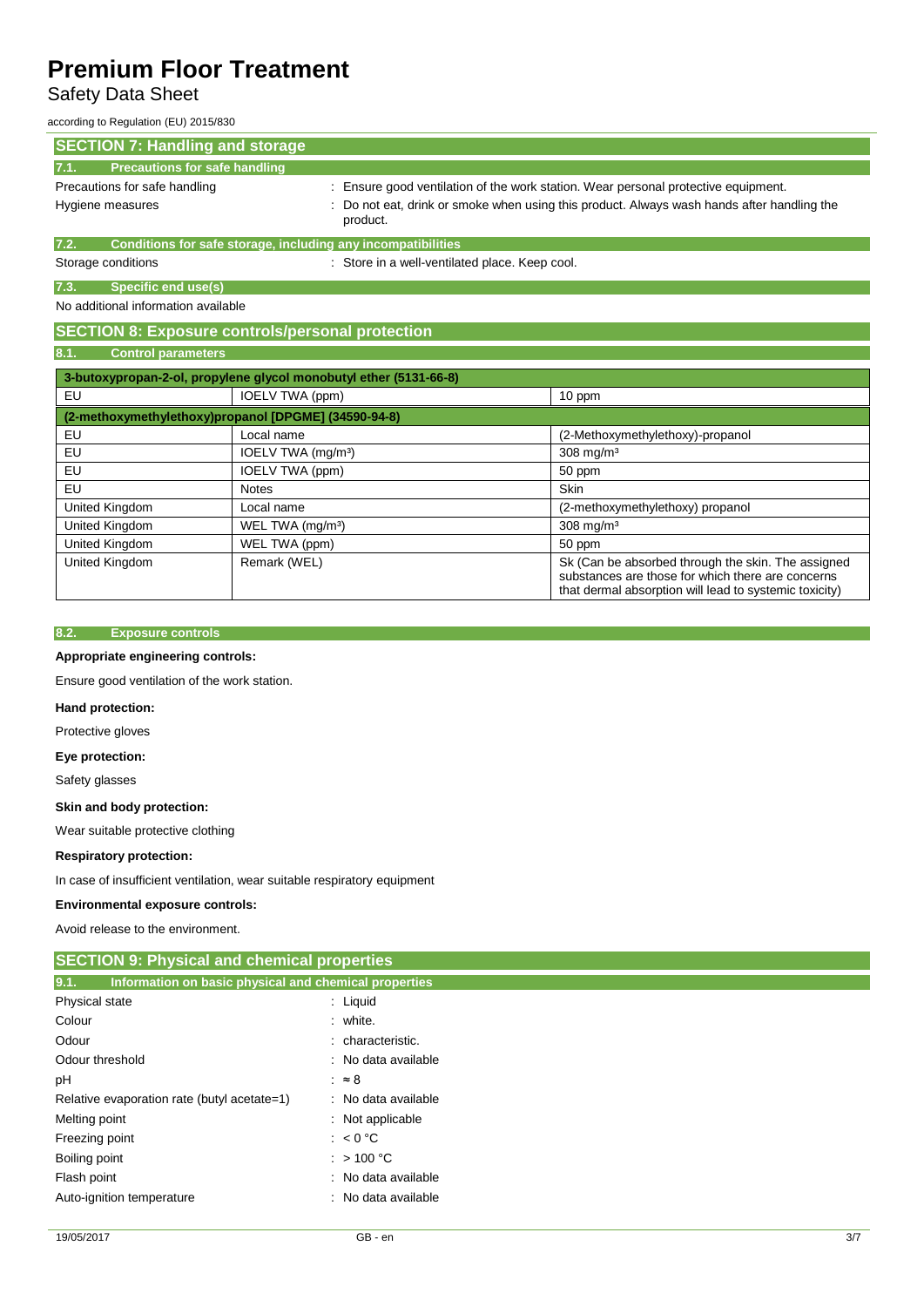# Safety Data Sheet

according to Regulation (EU) 2015/830

| Decomposition temperature        | : No data available |
|----------------------------------|---------------------|
| Flammability (solid, gas)        | Not applicable      |
| Vapour pressure                  | : No data available |
| Relative vapour density at 20 °C | : No data available |
| Relative density                 | : No data available |
| Density                          | $\approx$ 1.03 g/ml |
| Solubility                       | : Soluble in water. |
| Log Pow                          | : No data available |
| Viscosity, kinematic             | : No data available |
| Viscosity, dynamic               | : No data available |
| <b>Explosive properties</b>      | No data available   |
| Oxidising properties             | : No data available |
| <b>Explosive limits</b>          | No data available   |
|                                  |                     |

## **9.2. Other information**

No additional information available

| <b>SECTION 10: Stability and reactivity</b>                                        |
|------------------------------------------------------------------------------------|
| 10.1.<br><b>Reactivity</b>                                                         |
| The product is non-reactive under normal conditions of use, storage and transport. |
| 10.2.<br><b>Chemical stability</b>                                                 |
| Stable under normal conditions.                                                    |
| 10.3.<br><b>Possibility of hazardous reactions</b>                                 |
| No dangerous reactions known under normal conditions of use.                       |
| 10.4.<br><b>Conditions to avoid</b>                                                |
| None under recommended storage and handling conditions (see section 7).            |
| 10.5.<br>Incompatible materials                                                    |
| No additional information available                                                |

**10.6. Hazardous decomposition products**

No additional information available

| 11.1.          | Information on toxicological effects |  |
|----------------|--------------------------------------|--|
| Acute toxicity | Not classified                       |  |

| 3-butoxypropan-2-ol, propylene glycol monobutyl ether (5131-66-8) |                       |  |
|-------------------------------------------------------------------|-----------------------|--|
| LD50 oral rat                                                     | 3300 mg/kg            |  |
| LD50 dermal rat                                                   | > 2000                |  |
| LC50 inhalation rat (Vapours - mg/l/4h)                           | $> 3.5$ mg/l/4h       |  |
| Tris-(2-butoxyethyl) phosphate (78-51-3)                          |                       |  |
| LD50 oral                                                         | 3000 mg/kg bodyweight |  |
| Skin corrosion/irritation                                         | Not classified        |  |
|                                                                   | $pH: \approx 8$       |  |
| Serious eye damage/irritation                                     | Not classified        |  |
|                                                                   | $pH: \approx 8$       |  |
| Respiratory or skin sensitisation                                 | Not classified        |  |
| Germ cell mutagenicity                                            | Not classified        |  |
| Carcinogenicity                                                   | Not classified        |  |
| Reproductive toxicity                                             | Not classified        |  |
| Specific target organ toxicity (single exposure)                  | Not classified        |  |
| Specific target organ toxicity (repeated<br>exposure)             | Not classified        |  |
| Aspiration hazard                                                 | Not classified        |  |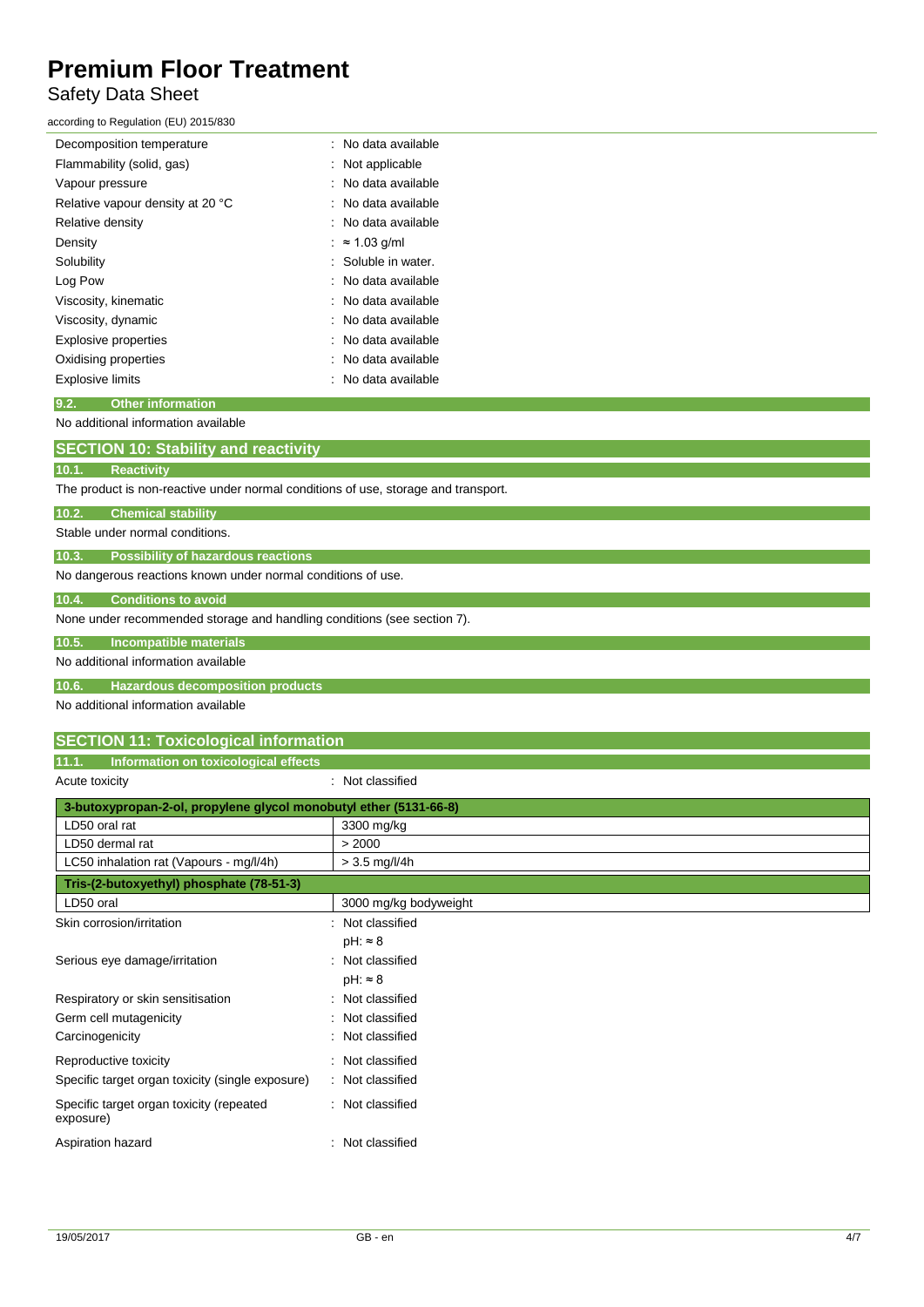Safety Data Sheet

according to Regulation (EU) 2015/830

| <b>SECTION 12: Ecological information</b>                                    |                                                                                                                                                                                                                                                                                                                                                                                                  |  |
|------------------------------------------------------------------------------|--------------------------------------------------------------------------------------------------------------------------------------------------------------------------------------------------------------------------------------------------------------------------------------------------------------------------------------------------------------------------------------------------|--|
| 12.1.<br><b>Toxicity</b>                                                     |                                                                                                                                                                                                                                                                                                                                                                                                  |  |
| Ecology - general                                                            | : The product is not considered harmful to aquatic organisms nor to cause long-term adverse<br>effects in the environment.                                                                                                                                                                                                                                                                       |  |
| 3-butoxypropan-2-ol, propylene glycol monobutyl ether (5131-66-8)            |                                                                                                                                                                                                                                                                                                                                                                                                  |  |
| LC50 fish 1                                                                  | $> 560$ mg/l                                                                                                                                                                                                                                                                                                                                                                                     |  |
| EC50 Daphnia 1                                                               | $> 1000$ mg/l                                                                                                                                                                                                                                                                                                                                                                                    |  |
| Tris-(2-butoxyethyl) phosphate (78-51-3)                                     |                                                                                                                                                                                                                                                                                                                                                                                                  |  |
| LC50 fish 1                                                                  | 24 mg/l                                                                                                                                                                                                                                                                                                                                                                                          |  |
| EC50 other aquatic organisms 1                                               | 75 mg/l                                                                                                                                                                                                                                                                                                                                                                                          |  |
| EC50 other aquatic organisms 2                                               | IC50 algea (72 h) mg/l                                                                                                                                                                                                                                                                                                                                                                           |  |
|                                                                              |                                                                                                                                                                                                                                                                                                                                                                                                  |  |
| 12.2.<br><b>Persistence and degradability</b>                                |                                                                                                                                                                                                                                                                                                                                                                                                  |  |
| <b>HYFLEX CS76</b>                                                           |                                                                                                                                                                                                                                                                                                                                                                                                  |  |
| Persistence and degradability                                                | The surfactant(s) contained in this preparation complies(comply) with the biodegradability<br>criteria as laid down in Regulation (EC) No. 648/2004 on detergents. Data to support this<br>assertion are held at the disposal of the competent authorities of the Member States and will<br>be made available to them, at their direct request or at the request of a detergent<br>manufacturer. |  |
| <b>Bioaccumulative potential</b><br>12.3.                                    |                                                                                                                                                                                                                                                                                                                                                                                                  |  |
| Tris-(2-butoxyethyl) phosphate (78-51-3)                                     |                                                                                                                                                                                                                                                                                                                                                                                                  |  |
| Log Pow                                                                      | 3.75                                                                                                                                                                                                                                                                                                                                                                                             |  |
| <b>Mobility in soil</b><br>12.4.                                             |                                                                                                                                                                                                                                                                                                                                                                                                  |  |
| No additional information available                                          |                                                                                                                                                                                                                                                                                                                                                                                                  |  |
| <b>Results of PBT and vPvB assessment</b>                                    |                                                                                                                                                                                                                                                                                                                                                                                                  |  |
| 12.5.<br>The product does not meet the PBT and vPvB classification criteria. |                                                                                                                                                                                                                                                                                                                                                                                                  |  |
|                                                                              |                                                                                                                                                                                                                                                                                                                                                                                                  |  |
| <b>Other adverse effects</b><br>12.6.                                        |                                                                                                                                                                                                                                                                                                                                                                                                  |  |
| No additional information available                                          |                                                                                                                                                                                                                                                                                                                                                                                                  |  |
| <b>SECTION 13: Disposal considerations</b>                                   |                                                                                                                                                                                                                                                                                                                                                                                                  |  |
| <b>Waste treatment methods</b><br>13.1.                                      |                                                                                                                                                                                                                                                                                                                                                                                                  |  |
| No additional information available                                          |                                                                                                                                                                                                                                                                                                                                                                                                  |  |
| <b>SECTION 14: Transport information</b>                                     |                                                                                                                                                                                                                                                                                                                                                                                                  |  |
| In accordance with ADR / RID / IMDG / IATA / ADN                             |                                                                                                                                                                                                                                                                                                                                                                                                  |  |
|                                                                              |                                                                                                                                                                                                                                                                                                                                                                                                  |  |
| <b>UN number</b><br>14.1.                                                    |                                                                                                                                                                                                                                                                                                                                                                                                  |  |
| UN-No. (ADR)                                                                 | Not applicable                                                                                                                                                                                                                                                                                                                                                                                   |  |
| UN-No. (IMDG)                                                                | Not applicable                                                                                                                                                                                                                                                                                                                                                                                   |  |
| UN-No. (IATA)                                                                | Not applicable                                                                                                                                                                                                                                                                                                                                                                                   |  |
| UN-No. (ADN)                                                                 | Not applicable                                                                                                                                                                                                                                                                                                                                                                                   |  |
| UN-No. (RID)                                                                 | Not applicable                                                                                                                                                                                                                                                                                                                                                                                   |  |
| 14.2.<br>UN proper shipping name                                             |                                                                                                                                                                                                                                                                                                                                                                                                  |  |
| Proper Shipping Name (ADR)                                                   | Not applicable                                                                                                                                                                                                                                                                                                                                                                                   |  |
| Proper Shipping Name (IMDG)                                                  | Not applicable                                                                                                                                                                                                                                                                                                                                                                                   |  |
| Proper Shipping Name (IATA)                                                  | Not applicable                                                                                                                                                                                                                                                                                                                                                                                   |  |
| Proper Shipping Name (ADN)                                                   | Not applicable                                                                                                                                                                                                                                                                                                                                                                                   |  |
| Proper Shipping Name (RID)                                                   | : Not applicable                                                                                                                                                                                                                                                                                                                                                                                 |  |
|                                                                              |                                                                                                                                                                                                                                                                                                                                                                                                  |  |
| 14.3.<br><b>Transport hazard class(es)</b><br><b>ADR</b>                     |                                                                                                                                                                                                                                                                                                                                                                                                  |  |
| Transport hazard class(es) (ADR)                                             | : Not applicable                                                                                                                                                                                                                                                                                                                                                                                 |  |
| <b>IMDG</b>                                                                  |                                                                                                                                                                                                                                                                                                                                                                                                  |  |
| Transport hazard class(es) (IMDG)                                            | : Not applicable                                                                                                                                                                                                                                                                                                                                                                                 |  |
|                                                                              |                                                                                                                                                                                                                                                                                                                                                                                                  |  |
| <b>IATA</b>                                                                  |                                                                                                                                                                                                                                                                                                                                                                                                  |  |
| Transport hazard class(es) (IATA)                                            | : Not applicable                                                                                                                                                                                                                                                                                                                                                                                 |  |
|                                                                              |                                                                                                                                                                                                                                                                                                                                                                                                  |  |
|                                                                              |                                                                                                                                                                                                                                                                                                                                                                                                  |  |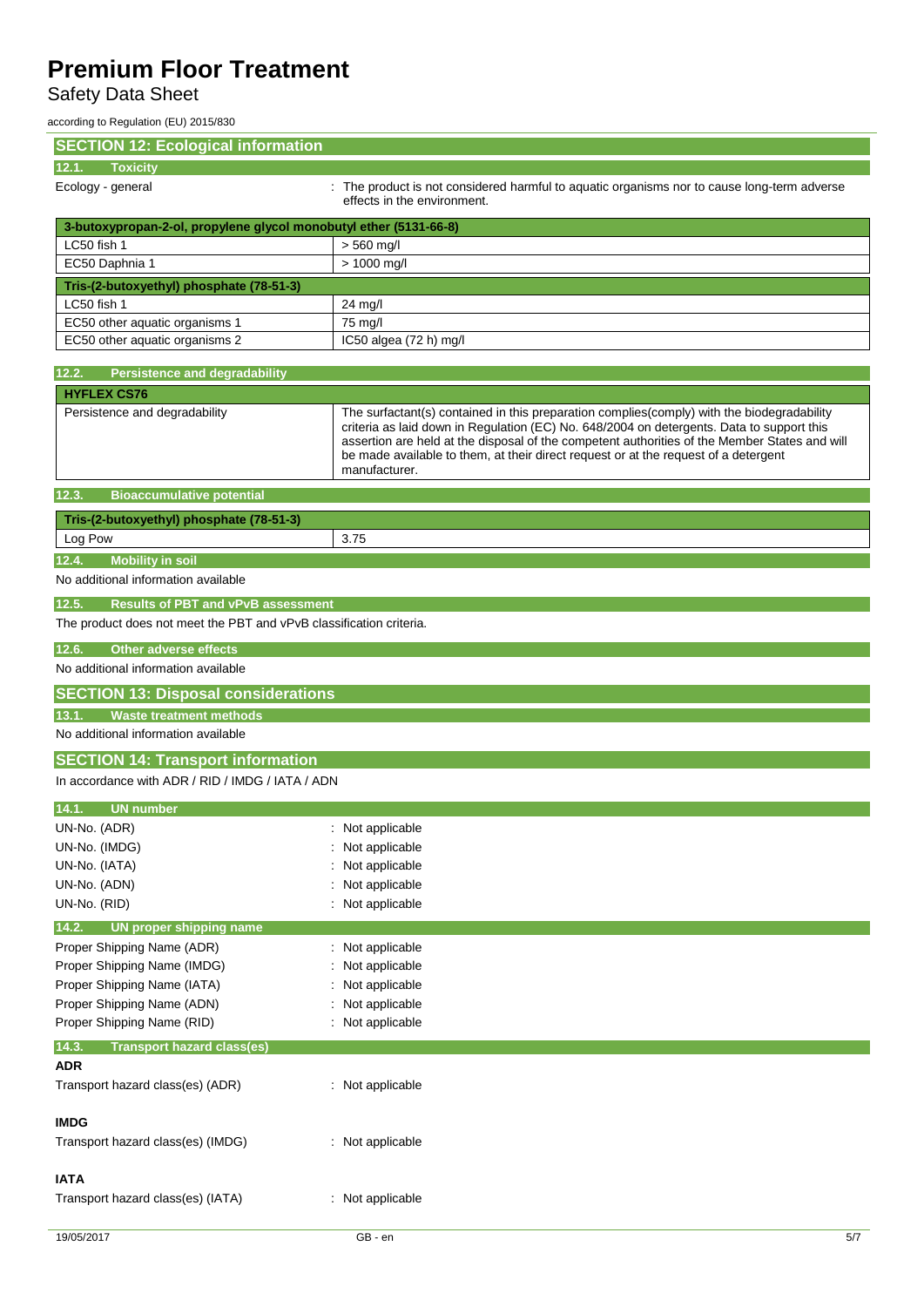Safety Data Sheet

according to Regulation (EU) 2015/830

# **ADN** Transport hazard class(es) (ADN) : Not applicable **RID** Transport hazard class(es) (RID) : Not applicable **14.4. Packing group** Packing group (ADR) : Not applicable Packing group (IMDG) : Not applicable Packing group (IATA) : Not applicable Packing group (ADN) **Example 2** and 2 applicable to the Motor Packing group (ADN) Packing group (RID) **in the case of the case of the case of the case of the case of the case of the case of the case of the case of the case of the case of the case of the case of the case of the case of the case of the ca 14.5. Environmental hazards** Dangerous for the environment : No Marine pollutant in the set of the set of the set of the set of the set of the set of the set of the set of the set of the set of the set of the set of the set of the set of the set of the set of the set of the set of the Other information **contains the container of the container** : No supplementary information available

#### **14.6. Special precautions for user**

#### **- Overland transport**

#### Not applicable

### **- Transport by sea**

Not applicable

#### **- Air transport**

Not applicable

**- Inland waterway transport** Not applicable

#### **- Rail transport**

Not applicable

**14.7. Transport in bulk according to Annex II of MARPOL and the IBC Code**

#### Not applicable

### **SECTION 15: Regulatory information**

**15.1. Safety, health and environmental regulations/legislation specific for the substance or mixture**

## **15.1.1. EU-Regulations**

Contains no REACH substances with Annex XVII restrictions Contains no substance on the REACH candidate list Contains no REACH Annex XIV substances

#### **15.1.2. National regulations**

No additional information available

#### **15.2. Chemical safety assessment**

No chemical safety assessment has been carried out

## **SECTION 16: Other information**

Abbreviations and acronyms:

| <b>ADN</b>  | European Agreement concerning the International Carriage of Dangerous Goods by Inland Waterways |  |
|-------------|-------------------------------------------------------------------------------------------------|--|
| <b>ADR</b>  | European Agreement concerning the International Carriage of Dangerous Goods by Road             |  |
| ATE         | <b>Acute Toxicity Estimate</b>                                                                  |  |
| <b>CLP</b>  | Classification Labelling Packaging Regulation; Regulation (EC) No 1272/2008                     |  |
| <b>EC50</b> | Median effective concentration                                                                  |  |
| <b>IATA</b> | International Air Transport Association                                                         |  |
| <b>IMDG</b> | International Maritime Dangerous Goods                                                          |  |
| LC50        | Median lethal concentration                                                                     |  |